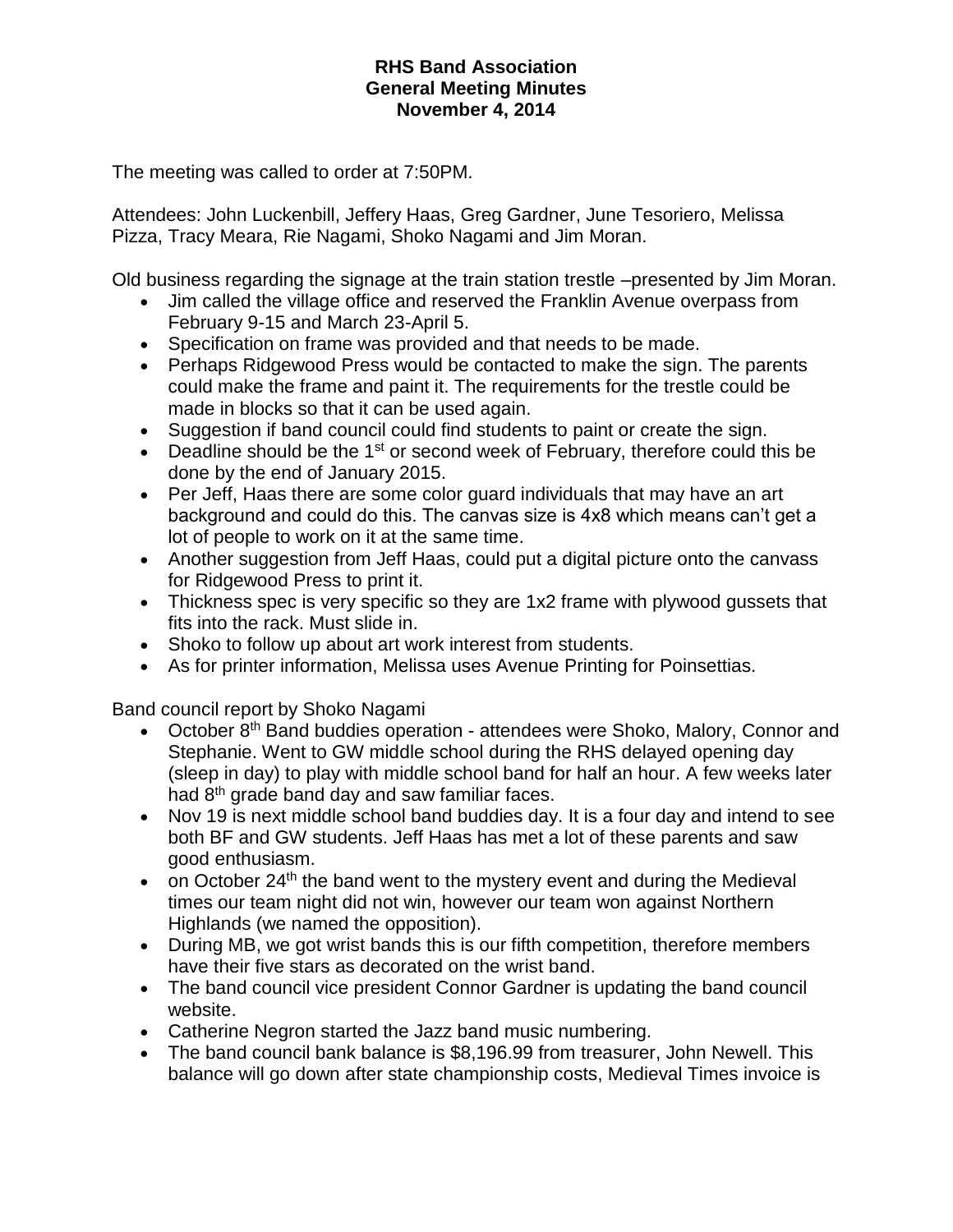paid, the Yamaha cup costs and county band. June Tesoriero will need the copies of the band council bank statements to complete the figures.

Treasurers report by Greg Gardner and June Tesoriero - \$66,148.58 in TD bank and Boiling Springs is \$42,501.32. The balances do not include the bill for poinsettias yet. This balance is similar to last year.

Treasury report asked about final numbers on Poinsettias as reported by Melissa Pizza:

- Blitz day sales came in at \$39,205 on November 2 where last year was about \$42k. Seems donations increased and the margin was better plants seemed to have sold well, therefore the profit was only down by \$780.
- Saved in printing costs by not pre-printing the ID numbers onto the order forms. Wasted a lot of time pre-printing student ID labels. Had problems aligning the labels to the printer.
- Door knockers were a problem because the forms seems to be run out and has ID numbers are on them. It seems lot of people were not home and kids ran out of door knockers to give out. Is the current method wasteful?
- Suggestion to make a driver bag of door knocker blanks and have the driver put on the student numbers on them as more are needed. Door knockers generate larger sales per order. Receipts are gummed and may have too much in it per one booklet. No student sells more than 20 anyway. For citrus, how should it be printed?
- About 8 students had overages and most likely this is due to missing orders. Only way to resolve them is to wait for the phone calls complaining that an order was not delivered, look up the area and assume which child forgot to put the order into the order form.

Band director's report by Jeffrey Haas

- Almost a month out from the concert date. The kids were good about paying attention to sign up and participating in poinsettia sales. Met last week for kids interested in small ensembles. Good amount of interest for all groups. Took pictures for each group.
- Winterguard, percussion ensemble and jazz band pictures to go. These have not been assembled yet for ad journal purposes.
- Hired a new instructor for clarinet ensemble and Jessica will come every Wednesday to work with ensemble.
- Guest soloist for the Spring concert Jeff Scott of Montclair could not get his schedule to work so Kyle Hoyt will be coming instead from Montclair. He is excited to work with the kids. Met and talked about what to play.
- Working on changing audition procedures for middle school so that the process is seating friendly and focused on getting the kids slotted to the right band. The BF schedule is difficult to work out.
- Jazz at the Women's club This event will have a financial backer to put up a complete sponsorship for the event. Guests will be charged for the dinner and Goya will cover the rest. Theme is a Latin Jazz night at the Women's club. Bigger job than Chakra because everything has to be provided. June Tesoriero will help with the rental for this via Taylor Rental. Will commit to donate some rental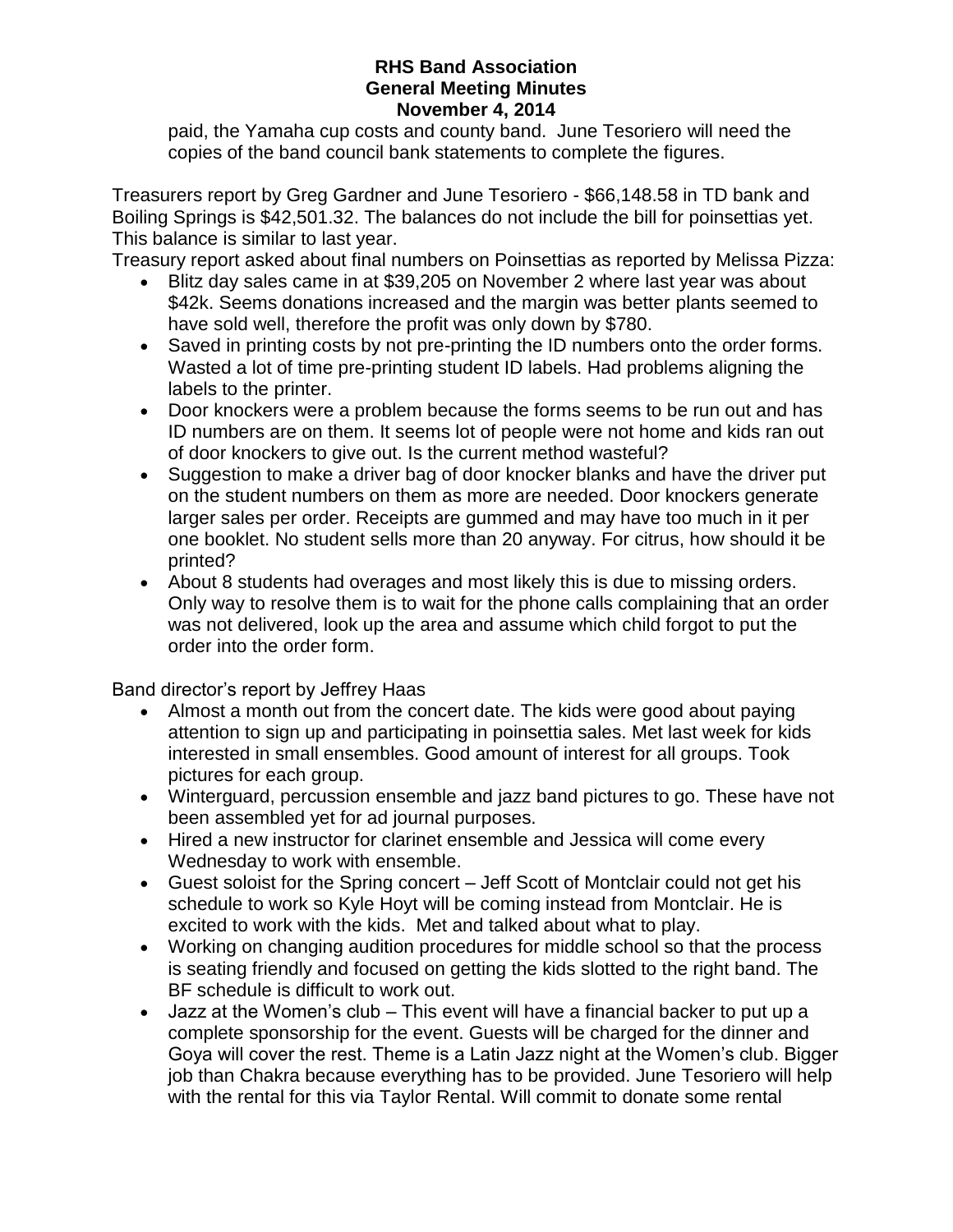furniture but linen will need to be paid for. Some signage or tattoos will be needed for the students to advertise the financial backer and Goya. Rumba Cubano will cater the food and will close its own restaurant just to have the entire staff work on the event. Jeff , Rob and Irene Garcia will go to the restaurant to do some tasting and deciding.

- NY Voices not so lucky with sponsorship
- Jazz ensemble auditions Nov 17th coming up. This year middle school to come and get kick start for jazz year on Nov 22 and RHS has invited the William Paterson jazz band members to come here to play and work with middle school and do rehearsals with each band. After everyone worked on the three hour session, then the students can play for each other along with the WP band. WP asked for a donation because this is not just playing but also involves hours of teaching. Donation to their scholarship fund may be needed. Jeffery Haas asked for \$1,500 motion to allocate to WP director to work with middle school and the RHS students for 4 hours. There were 5 motions to accept paying \$1,500 to bring in WP.
- Other out-reach activities: to start small ensemble competitions to invite middle schools to submit You-tube videos to be part of chamber ensemble for RHS. Coffee house could be an invitation to play for BF and GW as well.
- Donation requests Lisa Karoon has gone to a large benefit and brought along a written proposal prepared by RHS bands to give to some people interested in contributing to the school. Jeff made a nice sheet for request for donations. Ms. Duggan suggested to write a cover letter and get in touch with Mr. Bolger; an individual who built the community center and helped the RHS community in various ways.
- Students are working on ads for ad journal and concert band is making something for the journal as well.
- Pictures or video will be made on Jazz day, Nov  $22^{nd}$
- Alison Krossly flute ensemble person was recently engaged.
- End of the year donation letter should be done now. Per Greg Gardner, there is so much going on that this could be started after the ad journal and before year end.
- Jeff Haas requested that maybe mid-year budget meeting is needed to see where we are in order to decide on what activities are possible going forward. Would like to have this for the next meeting.
- Old matters still no DVD from the West Side concert. Paid \$500 to create the DVD and parents have not responded that they did not get the DVD so cannot estimate how many did not get them. Need to have better responses.
- Post Blitz sales- as people are selling, there are a few people that are pre-selling plants before blitz day, and therefore some kids assigned to an area could not sell. Customers have contacted Melissa post blitz for a sale and Melissa will look up and see which kids were assigned to those areas and give them the sale. Some houses called to say that they were no kids that came to the door. Perhaps if it is an election year, then people would not answer the door because they are assuming it is another campaign / marketing group. A lot of kids took forms for additional post blitz sales over the last 2 days.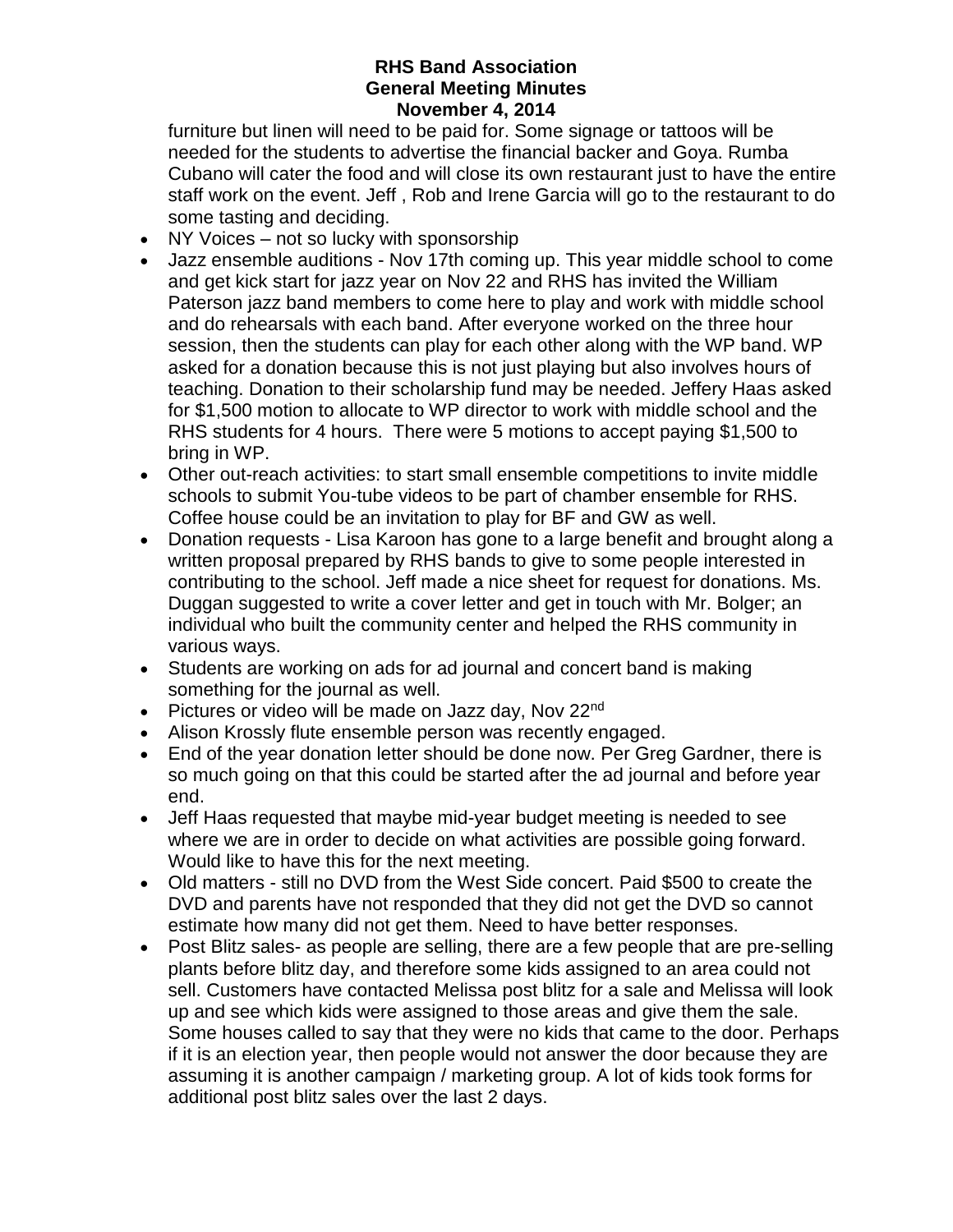- Maroon and white recitals at the school have been held for the last 51 years that give concerts for our best soloists. Now with the Learning Commons open, the solos will be held upstairs at the learning commons. A fund drive will be done to purchase a grand piano to put into the leaning commons. All of the music departments are being asked for this fundraising. Currently planning to move the grand piano from the campus center stage to upstairs and rent a piano for downstairs during December.
- Old Alumni gathering on Dec 6 to get together.
- Social events In light of the MB parents' social that did well, could we have a band social. After auditions, would like to have a jazz band parent meeting to get together and do a social. Maybe Jazz and small ensembles could get together. Bring in a guest group to the small gathering to meet or perform. Want to get regular curriculum parents and kids to have a social, not just marching band.
- Opening the small ensembles to middle school students if they want to audition and perform. If the principal of the middle school would allow it. Finding that at band day and Bergen county band, things were a success because the kids are excited to come and play. We have 39 kids join Bergen county band. If anyone wants to come to the all-state band concert the time is 7pm and the location is NJPAC on Nov 14, Friday. Jeff Haas will conduct the Region band in Feb.

Marching Band report by John Luckenbill

- MB worked really really hard. Next week is Nationals. Went there 6 years ago.
- Parent social went well with about 60 people at the Literati house.
- Another month left to go and we are at the end of season
- Legends classics Nov 24 and 25.
- Dinner Banquet coming
- Downtown for the holidays coming
- Field captain and color guard captains to be decided.
- Football team is away and Nov 15 is the playoffs. If football season ends for the playoffs, then MB can play. Otherwise, should be done performing this week.
- No Thanksgiving game so no show after competition. No breakfast with the band.
- Marching band night was in beginning of October.
- Uniforms good news! Officially gone out for bid. All specs were done. Waiting for the bids to come in and order can take place. Will need to size the entire marching band for the order. Plumes and other items are getting replaced. Should be getting a sample in a few weeks. Shoko will either wear it to school or maybe the prom. Getting 150 and maybe rain coats. These are for competitions to stay in the cold.
- Old uniforms should these be donated. Alternatives are selling to alumni or making pillows from jackets to sell. Winterguard starts next week. A new floor is being purchased and put in for Winterguard. The current one is about 10 years old. The school is buying it for them.
- Colorguard did very very well at the Yamaha Cup resulting in 398 out of 400 score.

Ad journal report by Greg Gardner and Rie Nagami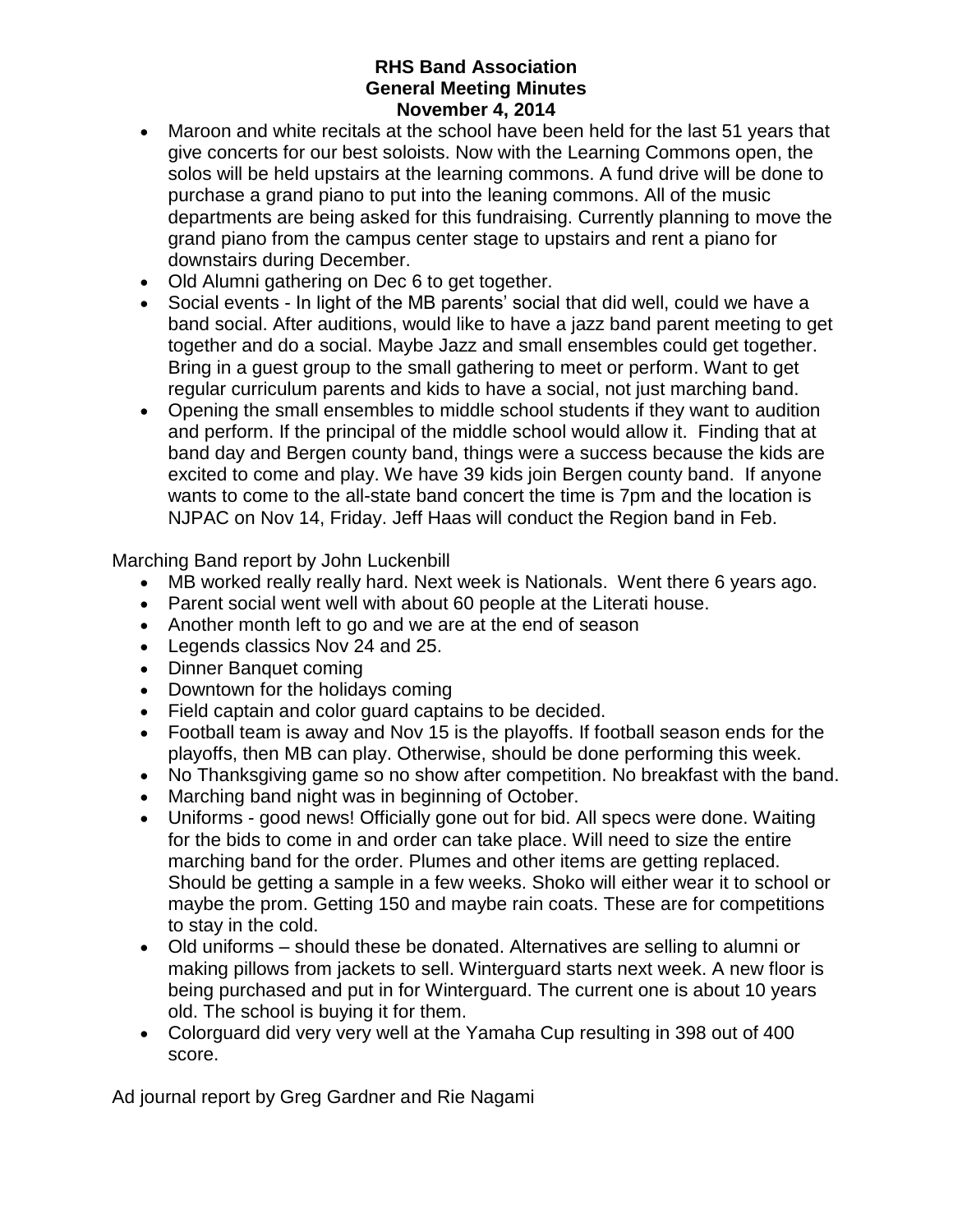- Total amounts expected to come in as of November  $4<sup>th</sup>$  was \$10,530. Gave the checks for deposit to June Tesoriero today of \$8,180. The extension for November 10 was made and last year the extension was Nov. 18.
- Printers quotes were obtained from Printology and Minuteman (previous printer) and were competitive. A final decision is needed to select a printer. An estimated date is needed for final submission and estimated to be before Thanksgiving.
- Taylor Rental will take a full page ad in lieu of a financial donation as they are funding the furniture for the Women's Club.
- Music and Arts is planning a full page ad as discussed with Mr. Haas. This should have follow-up with Bill McCandless.
- Spot Cleaners will do a full page complimentary ad just like last year John will ask Carol Rapport as to what they may want.
- Bruce for peak performance tours to be contacted later.

Applebees report by Melissa Pizza

- The cost was \$150 more than what was expected. Applebees is becoming a lot of work for \$800 in profit. Last year was \$3 of the \$10 ticket price. This year was \$4 of the \$10.
- Needed more kid volunteers. Was this at capacity? Per Melissa, it was not full, maybe half. Per Shoko, \$91 in tips were made.
- Per Jeff Haas, there are about 200 kids in the band. Although the time and effort is made, it is a community effort. Kids are learning sales from these fundraisers as well. We should still continue.

NY voices report and credits by Greg Gardner

- There are 5 orders so far. We are going to allow points to be applied for these sales.
- Going through the list of credits, there were a few 2013 kids on the list to take out.
- A total liability of \$11,470 in points are owed to students to use. Some of these are for kids that have left the program.
- $\bullet$  NY Voices concert push to sell tickets will be soon. The 10<sup>th</sup> is the deadline for us to internally buy tickets before it goes to the public. There are 28,000 people in Ridgewood that might be interested so there is an advantage to buy early.
- There is a link on the NY Voices to buy tickets. Jeff will speak to management and maybe whatever is needed to feed to sell tickets can be done.
- On Dec 7 William Paterson will be performing a Christmas concert. Hoping to publicize the Ridgewood concert at this Dec 7<sup>th</sup> concert.
- Jeff wants a committee together to feed the band and take care of things and there is a lot of pieces in this to ensure that the event goes well. Need ushers, ticket takers and do we need to think about security. What other things do we need to think about? Selling refreshments? Per Shoko, what about choir council and Orchestra council to do refreshments and ushers from Tri-M. On the day of the concert, Jeff and John wants to have a stage crew and have a list of things to do organized and covered.